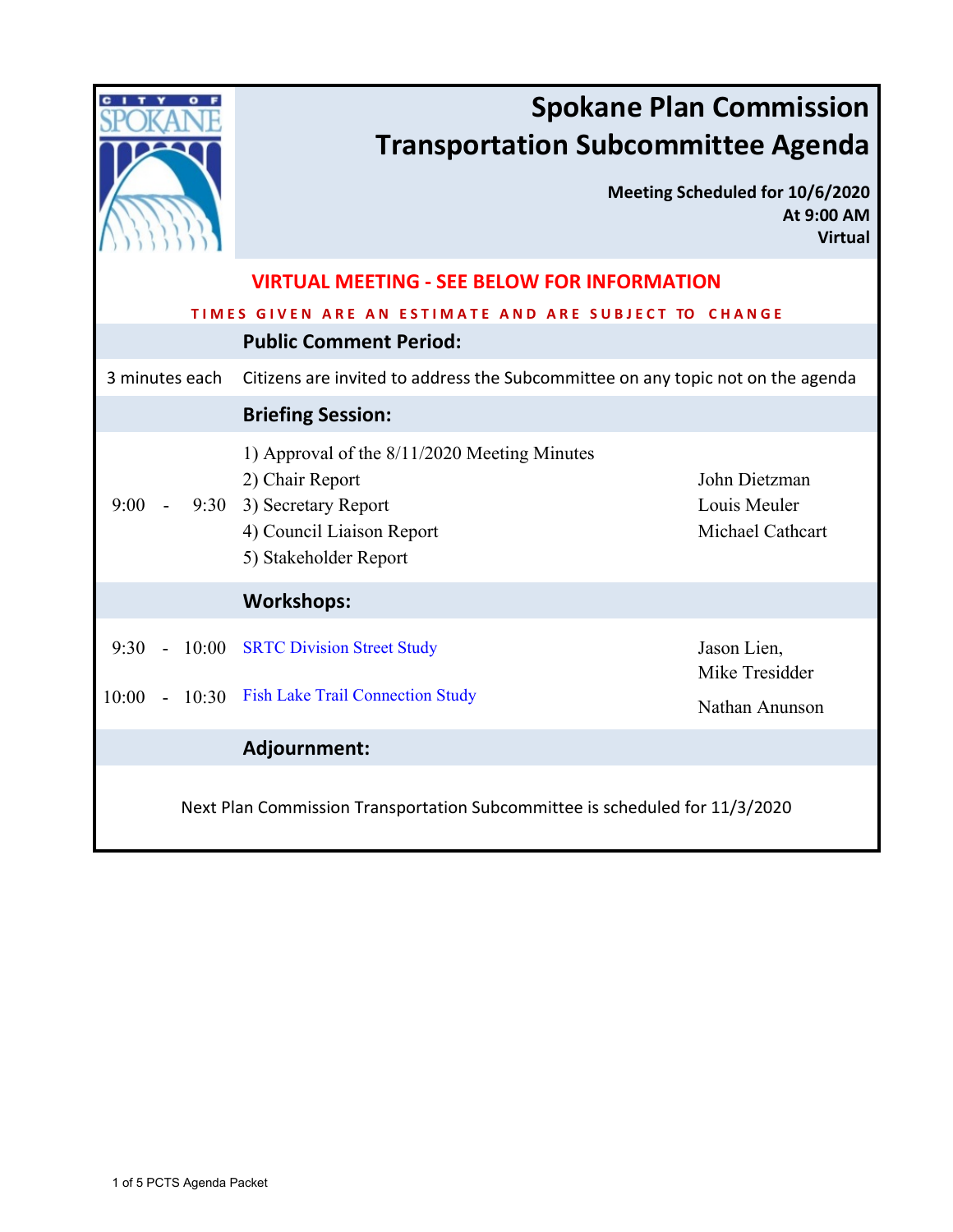## **In order to comply with public health measures and Governor Inslee's** *Stay Home, Stay Safe* **order, the PCTS meeting will be held on-line.**

**Members of the general public are encouraged to join the on-line meeting using the following information:**

#### **JOIN WEBEX MEETING**

<https://spokanecity.webex.com/spokanecity/j.php?MTID=m3d6392cfa46df031a68283efbe3a5234> Meeting number (access code): 146 841 1010

**Meeting password:** PCTS

**TAP TO JOIN FROM A MOBILE DEVICE (ATTENDEES ONLY)** +1-408-418-9388,,1468411010## +tel:%2B1-408-418-9388,,\*01\*1468411010%23%23\*01\* United States Toll

**JOIN BY PHONE** +1-408-418-9388 United States Toll

#### **Global call-in numbers**

<https://spokanecity.webex.com/spokanecity/globalcallin.php?MTID=mbd8434b59283f6fe7ce9bb611630eac4>

#### **JOIN FROM A VIDEO SYSTEM OR APPLICATION**

Dia[l sip:1468411010@spokanecity.webex.com](sip:1468411010@spokanecity.webex.com) You can also dial 173.243.2.68 and enter your meeting number.

Join using Microsoft Lync or Microsoft Skype for Business Dial<sip:1468411010.spokanecity@lync.webex.com>

**Please note that public comments will be taken during the meeting, but the public is encouraged to continue to submit their comments or questions in writing to:**

### **Louis Meuler** at plancommission@spokanecity.org

The audio proceedings of the PCTS meeting will be recorded, with digital copies made available upon request.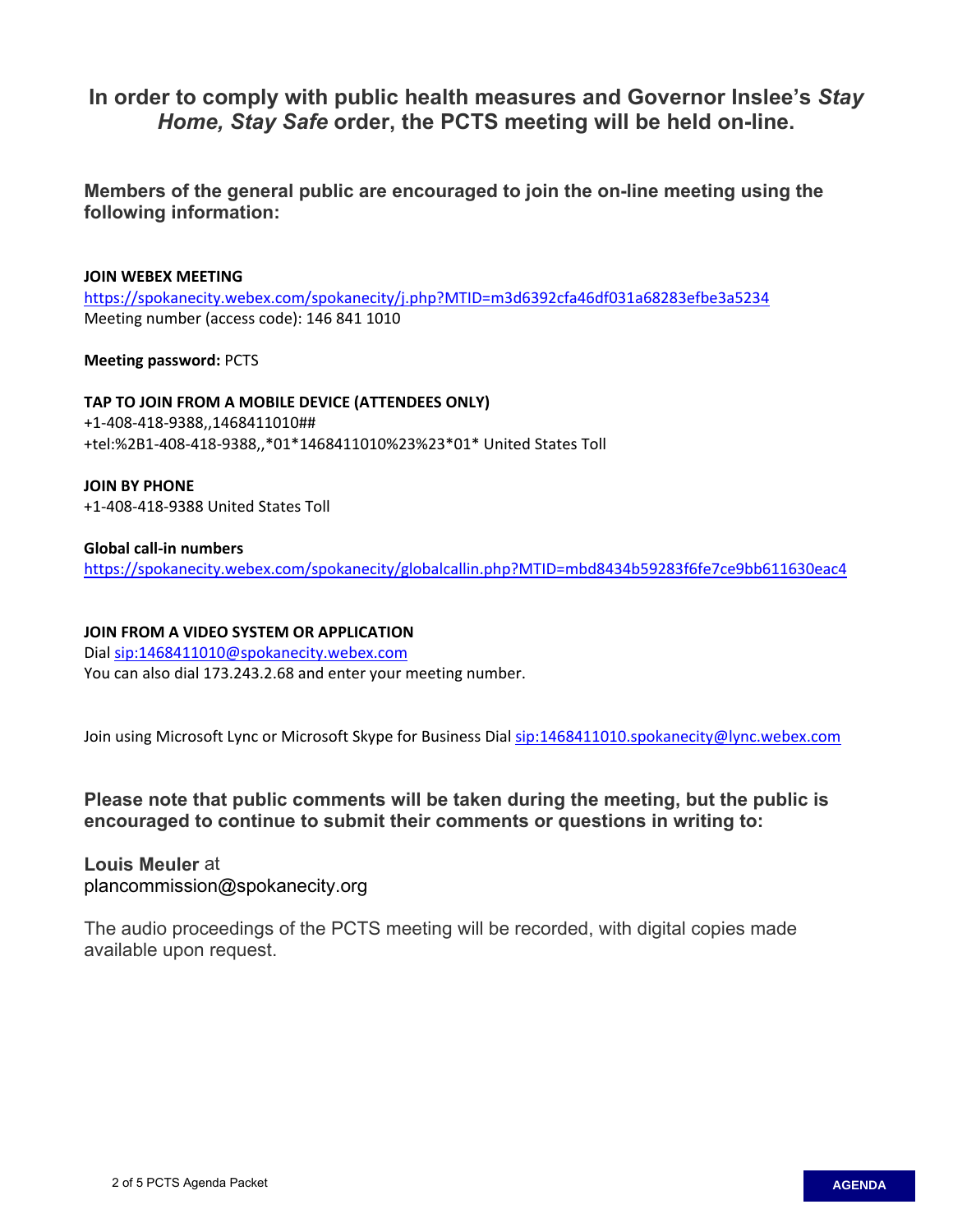# <span id="page-2-0"></span>**Spokane PC Transportation Sub-Committee – Draft Minutes**

#### **August 11, 2020**

City Council Briefing Center

Meeting Minutes: Meeting called to order at 9:00 AM by John Dietzman

#### **Attendance:**

- Subcommittee Members Present: Charles Hansen, Paul Kropp, Raychel Callary, Charlene Kay/Gregg Figg, Mike Tresidder, Kitty Klitzke, John Dietzman (Chair), Todd Beyreuther, CM Michael Cathcart, Amber Lenhart, Rhonda Young/Jessica Engelman
- Subcommittee Members Not Present: Dennis Morford, Eve McMenamy, Joe Tortorelli, John Vansant
- *Quorum Present: Yes*
- Staff Members Present: Louis Meuler, Inga Note, Jackie Churchill, Katherine Miller, Colin Quinn-Hurst, Kevin Picanco,

**Public Comment:**

None

#### **Briefing Session:**

Minutes from the July 21, 2020 meeting approved unanimously.

- **1. Chair Report John Dietzman**
	- None
- **2. Secretary Report Louis Meuler-** 
	- None
- **3. Council Liaison Report Michael Cathcart**
	- Council Member Cathcart reported that the Council President is close to hiring Transportation Connectivity Policy Employee. They have had final interviews and should be making a decision soon.

#### **4. Stakeholders Report –**

- Kitty Klitzke, Futurewise None
- Paul Kropp, Neighborhood Alliance Mr. Kropp reported that the PeTT Committee held a meeting about the trails in Spokane and Spokane County.
- Rachel Callary, Lilac Services for the Blind Ms. Callary reported that she thinks that the new Street Designs Standards will have a positive benefit to increasing pedestrian accessibility.
- Amber Lenhart, Spokane Regional Health District (SRHD) None
- Mike Tresidder, Spokane Transit Authority (STA) Mr. Tresidder reported that STA received a grant to purchase double decker buses for the Cheney line.
- Greg Figg (filling in for Charlene Kay) Washington State Department of Transportation (WSDOT) – Mr. Figg reported that WSDOT will be meeting with SRTC today to discuss the US I95 study and they are also moving forward on the US 2 Study.
- Jessica Engelman (filling in for Rhonda Young) Bicycle Advisory Board (BAB) –Ms. Engelman reported that BAB has been working on the Fish Lake Trail connection and that multiple routes are still being considered. BAB has also been working on creating a transportation COVID-19 response from a cycling/multimodal perspective. It would try to increase the numbers of Parklets and Streateries and explore ways to make a pop-up slow streets network in order to increase safety for new cyclists.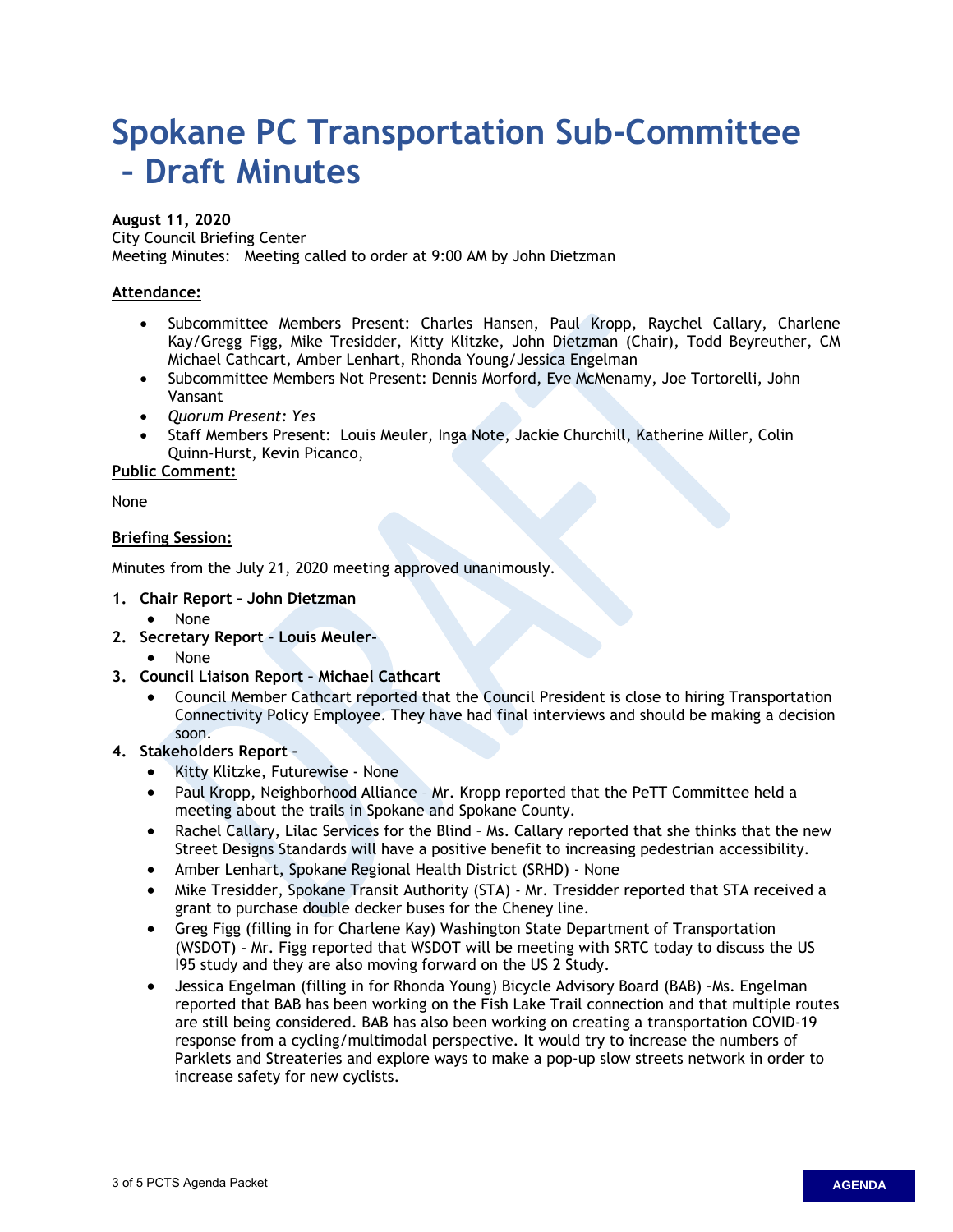- Charles Hansen, PeTT Mr. Hansen reported that Citizen Transportation Advisory Board is working on ADA ramps near his residence.
- Todd Beyreuther, Plan Commission Liaison Mr. Beyreuther reported that two of the new members of the Plan Commission wish to join PCTS and that the Plan Commission Liaison position will soon be updated.

#### **Workshops/Presentations:**

- **1. Street Standards Updates**
	- Presentation provided by Inga Note
	- Questions asked and answered
	- Discussion ensued

*\*\* Paul Kropp moved to forward v10 and code changes to the Plan Commission as presented subject to comments and suggestions made and considered Seconded by Rachel Callary. Motioned passed unanimously. \*\** 

#### **Meeting Adjourned at 10:19 AM**

Next Plan Commission Meeting scheduled for Tuesday, October 6, 2020